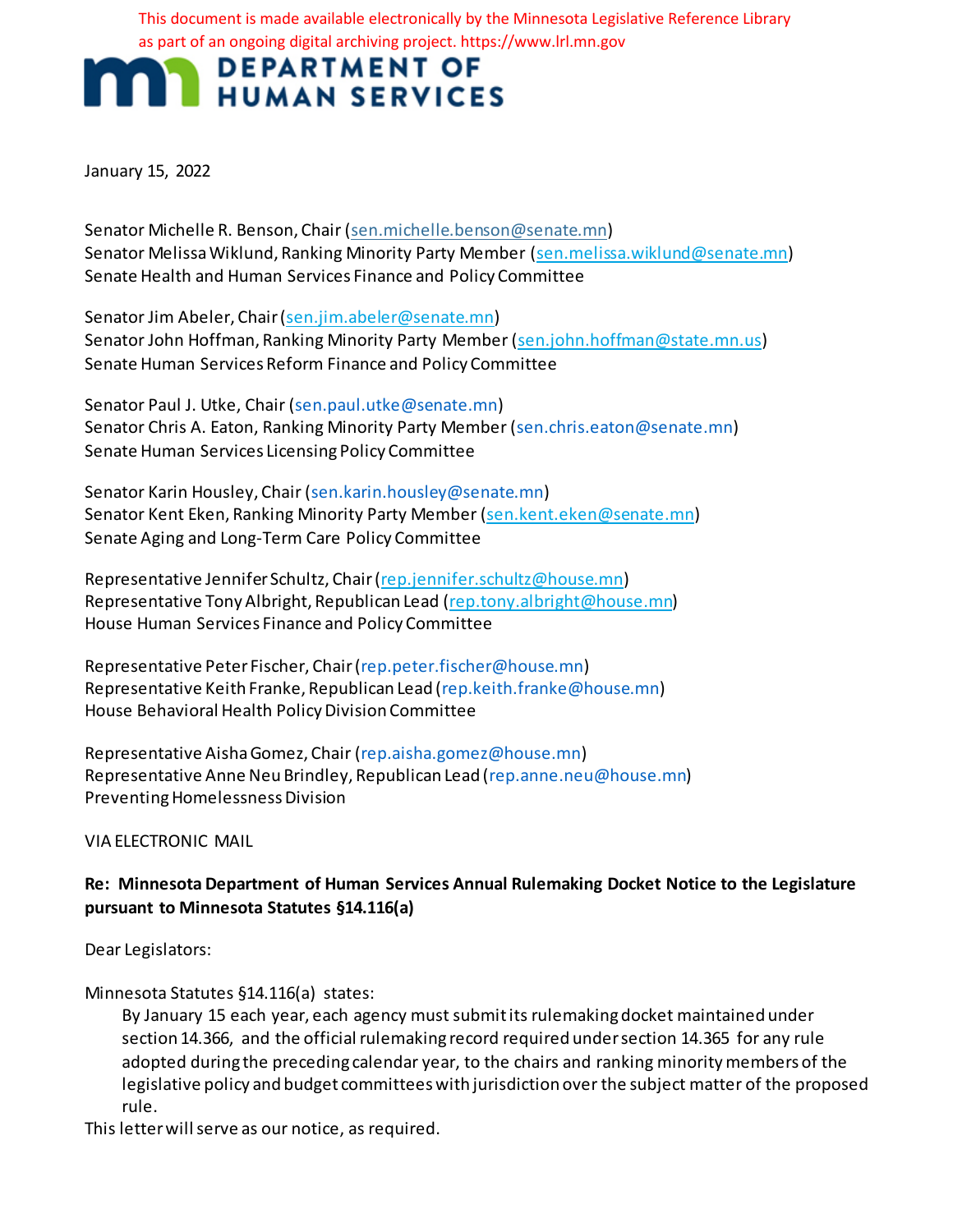#### RULEMAKING DOCKET

The Minnesota Department of Human Services maintains a rulemaking docket on our public website at <https://mn.gov/dhs/partners-and-providers/policies-procedures/rulemaking/>.

The current rulemaking docket is:

## **Child Care Assistance Program**

#### Summary: Amending rules governing the Child Care Assistance Program

The Minnesota Department of Human Services requests comments on its possible amendments to the rules governing the child care assistance program (CCAP)[, Minnesota Rules, parts 3400.0010 –](https://www.revisor.mn.gov/rules/3400/)  [3400.0235.](https://www.revisor.mn.gov/rules/3400/) 

During the 2017 legislative session, many changes were made to CCAP. Most of the changes were required under the Child Care and Development Block Grant (CCDBG) Act of 2014. The Department is considering amending the rules to align with these federal and state statutory changes, adding clarity and consistency. The proposed rules amendments will focus on providing equal access to stable child care for low-income children and strengthening requirements to protect the health and safety of children in child care and receiving CCAP funding. The rules amendments will address determination of income for eligibility, frequency of redetermination, determination of copayments, maintaining consistent child care authorizations for children, reporting responsibilities for participants, provider requirements, and payment policies.

#### **Status**

The Department published a Notice of Request for Comments in the September 24, 2018 State Register. Interested persons or groups may submit comments or information on these possible rules amendments in writing or orally until further notice is published in the State Register that the Department intends to adopt or to withdraw the rules. The Department will not publish a notice of intent to adopt the rules until at least 60 days have elapsed from the date of this request for comments. The Department has appointed an advisory committee to comment on the possible amendments to the child care assistance rules.

The Department is currently working on drafting the language of the amendment and the Statement of Need and Reasonableness, and will make those documents available on this website when complete.

#### Supporting Documents

Possible Amendment to Rules Governing Child Care Assistant Program [Request for Comments \(PDF\)](https://stage.wcm.mnit.mn.gov/dhs/assets/Request-for-comments-CCAP_tcm1053-352434.pdf) 

#### Contact information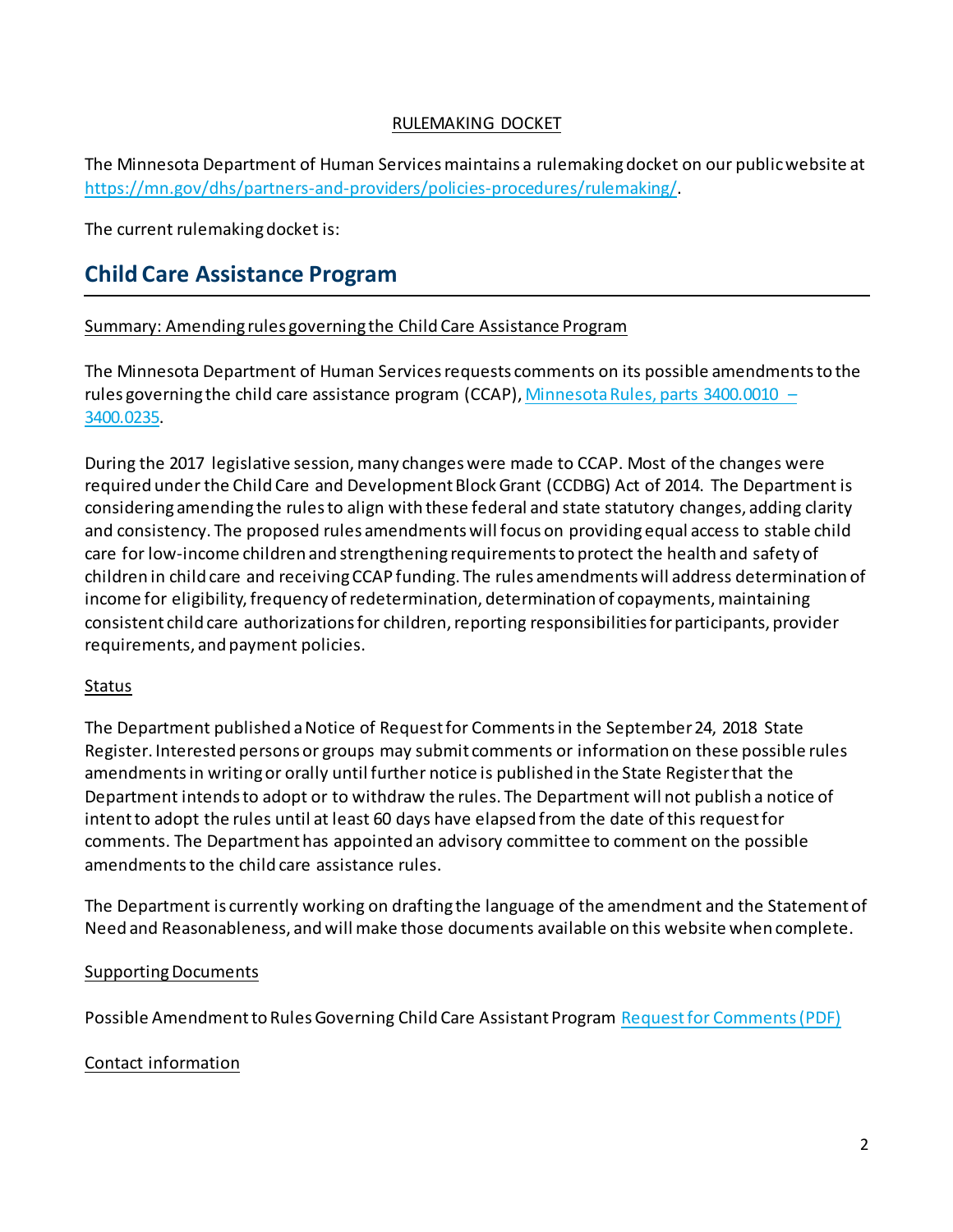Direct written or oral comments, questions, and requests for more information on this possible rules amendment to Andrea Lentini; direct questions about the rulemaking process to Vanessa Vogl.

Andrea Lentini Minnesota Department of Human Services Child Care Services PO Box 64962 Saint Paul, MN 55164-0962 Phone: 651-431-4045 Email[: Andrea.Lentini@state.mn.us](mailto:%20Andrea.Lentini@state.mn.us)

Vanessa Vogl Minnesota Department of Human Services Administrative Law Office PO Box 64254 Saint Paul, MN 55164-0254 Phone: 651-431-3168 Fax: (651) 431-7714 Email[: Vanessa.Vogl@state.mn.us](mailto:%20Vanessa.Vogl@state.mn.us)

TTY users may call the Department at (800) 627-3529. You can also submit written comments via the Office of Administrative Hearings Rulemaking e-comments website at https://minnesotaoah.granicusideas.com/discussions.

Upon request, this information can be made available in an alternative format, such as large print, Braille, or audio. To make such a request, please contact the agency contact person at the address or telephone number listed above.

NOTE: Comments received in response to this notice will not necessarily be included in the formal rulemaking record submitted to the administrative law judge if and when a proceeding to adopt rules is started. The agency is required to submit to the judge only those written comments received in response to the rules after they are proposed. If you submitted comments during the development of the rules and you want to ensure that the Administrative Law Judge reviews the comments, you should resubmit the comments after the rules are formally proposed.

# **Cost-of-care for clients in state-operated facilities**

#### Summary: Amending rules governing cost-of-care for clients in state-operated facilities

The Minnesota Department of Human Services requests comments on a possible amendment to the rules governing the reimbursement for cost of care in state facilities a[t Minnesota Rules, parts](https://www.revisor.mn.gov/rules/9515/full#rule.9515.1000)  [9515.1000 –](https://www.revisor.mn.gov/rules/9515/full#rule.9515.1000) 9515.2600.

The Department is considering rule amendments that update and clarify the process used to determine the ability of patients, clients, and relatives to pay for the cost of care in a state facility when no other payer is available or when the only payer available is a public payer. The proposed rule amendments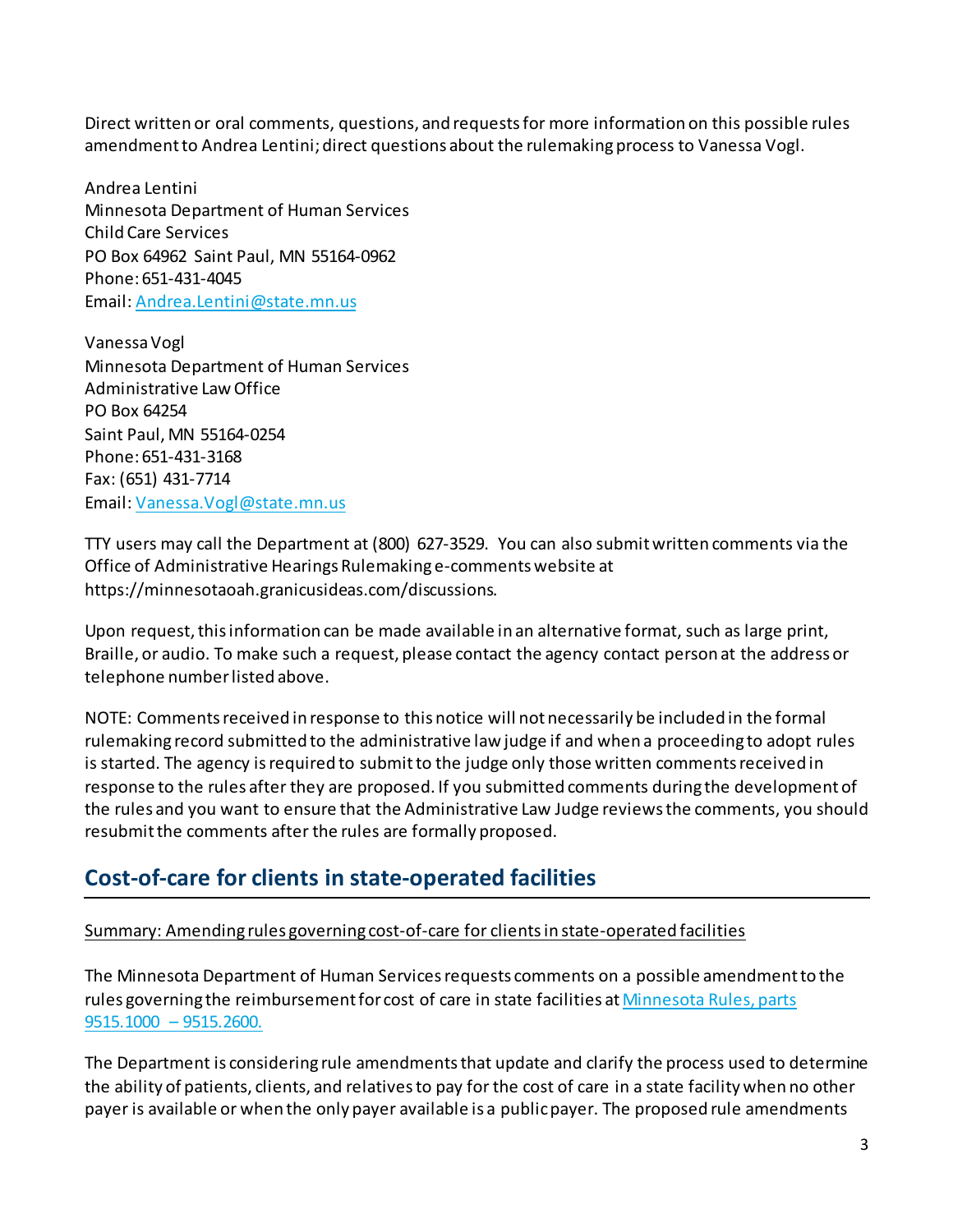would clarify how the state may verify a patient's personal assets using credit checks and personal income tax information; clarify when a financial interview is needed and, if needed, when and how the interview would occur; clarify the frequency of the determination of ability to pay calculation; and remove outdated tables embedded in the rules. This amendment would also align information requests with current Health Insurance Portability and Accountability Act (HIPAA) and financial institution requirements for asset verification.

#### Status

The Department published a Notice of Request for Comments in the June 4, 2018 State Register. Interested persons or groups may submit comments or information on the possible amendment in writing or orally until further notice is published in the State Register that the Department intends to adopt or to withdraw the rules. The Department will not publish a notice of intent to adopt the rules until more than 60 days have elapsed from the date of this request for comments. The Department is not appointing an advisory committee to comment on the proposed amendment. The Department is currently working on drafting the language of the amendment and the Statement of Need and Reasonableness, and will make those documents available on this website when complete.

#### Supporting documents

#### [Request for comments \(PDF\)](https://stage.wcm.mnit.mn.gov/dhs/assets/2018-request-for-comments-cost-of-care-rule_tcm1053-341816.pdf)

#### Contact information

Vanessa Vogl Minnesota Department of Human Services Administrative Law Office PO Box 64254 Saint Paul, MN 55164-0254 Phone: (651) 431-3168 Fax: (651) 431-7714 Email[: Vanessa.Vogl@state.mn.us](mailto:Vanessa.Vogl@state.mn.us)

TTY users may call the Department at 800-627-3529. You can also submit written comments via the Office of Administrative Hearings Rulemaking e-comments website at [https://minnesotaoah.granicusideas.com/discussions.](https://minnesotaoah.granicusideas.com/discussions)

Upon request, this information can be made available in an alternative format, such as large print, braille, or audio. To make such a request, please contact the agency contact person at the address or telephone number listed above.

NOTE: Comments received in response to this notice will not necessarily be included in the formal rulemaking record submitted to the administrative law judge if and when a proceeding to adopt rules is started. The agency is required to submit to the judge only those written comments received in response to the rules after they are proposed. If you submitted comments during the development of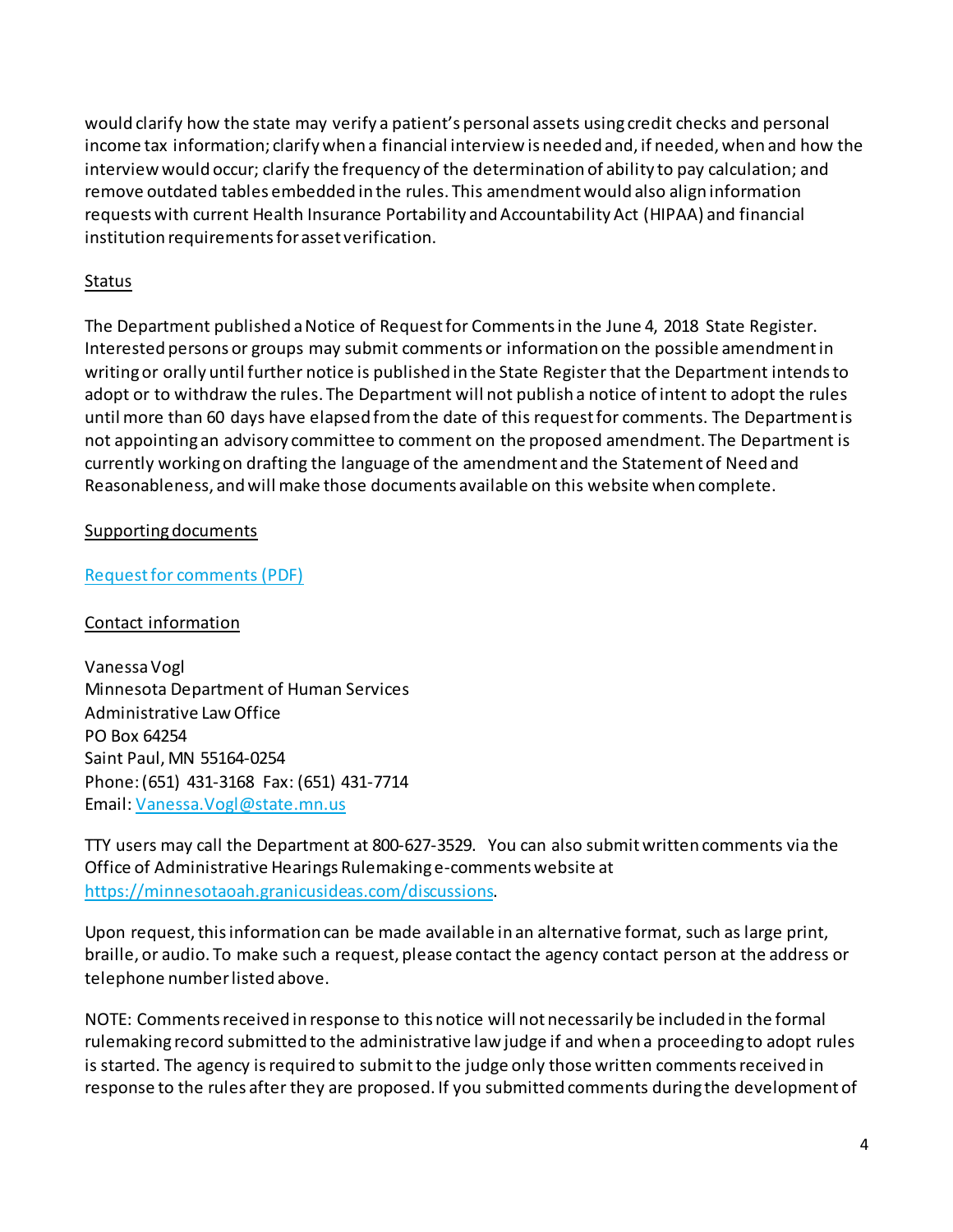the rules and you want to ensure that the Administrative Law Judge reviews the comments, you should resubmit the comments after the rules are formally proposed.

## **Retroactive billing**

#### Summary: Amending rule governing retroactive MA provider billing and recipient reimbursement

The Minnesota Department of Human Services is proposing an amendment to the rules governing retroactive billing for Medical Assistance providers and reimbursement of Medical Assistance recipients at part 9505.0540, subpart 3. Under the current rule, if a recipient was determined retroactively eligible for Medical Assistance, and has made payments to a provider for services received during a retroactive eligibility time period, the provider has the option of billing Medical Assistance and refunding the recipient, but only up to the amount paid by Medical Assistance. The proposed rules amendment would require providers to reimburse recipients for any amounts paid by a recipient for covered services during a retroactive period, regardless of whether the provider bills Medical Assistance or the amount paid by Medical Assistance. The amendment would also allow the recipient to appeal a provider's failure to refund the recipient. The department believes that with the amendment the rules part will better align with federal requirements regarding retroactive coverage.

#### Status

The Department requested comments on the proposed amendment, and that comment period ended May 22, 2017. The Department is currently working on drafting the Statement of Need and Reasonableness, and is considering issuing another Request for Comments. This project has been placed on hold, but may be revisited in 2022. An update will be posted to this website when the project moves forward.

#### Supporting documents

[Request for Comments](https://stage.wcm.mnit.mn.gov/dhs/assets/request-for-comments-possible-amendment-to-rules-governing-retroactive-billing_tcm1053-351935.pdf) (PDF) [Draft of the possible rule amendments \(PDF\)](https://stage.wcm.mnit.mn.gov/dhs/assets/draft-of-possible-amendment-to-rules-governing-retroactive-billing_tcm1053-351934.pdf)

#### Contact information

Written comments, questions, and requests for more information on the content of the rule amendment should be directed to:

Vanessa Vogl Minnesota Department of Human Services Administrative Law Office PO Box 64254 Saint Paul, MN 55164-0254 Phone: (651) 431-3168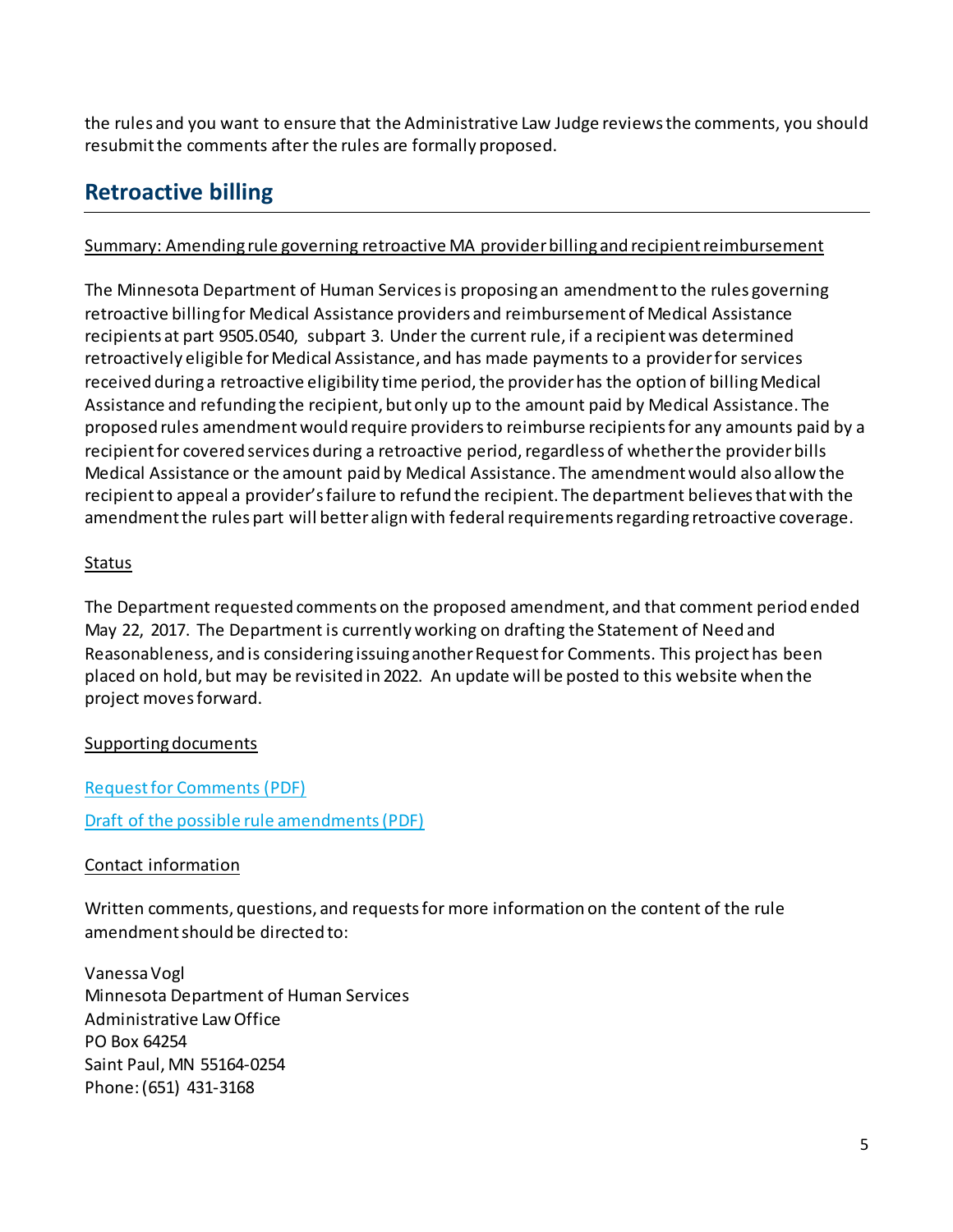Fax: (651) 431-7714 Email[: Vanessa.Vogl@state.mn.us](mailto:Vanessa.Vogl@state.mn.us)

TTY users may call the Department of Human Services at 800-627-3529. Written comments may also be posted on the Office of Administrative Hearings website.

Upon request, this information can be made available in an alternative format, such as large print, braille, or audio. To make such a request, please contact the Department contact person listed above.

# **Definition of 'investigative'**

Summary: Repealing obsolete rule governing definition of "Investigative" for purpose of health care program payment

Regarding: Minnesota Rules, parts 9505.0175, 9505.0220, 9505.0277, 9505.0310, 9505.0325, 9505.0335, and 9505.5005 Revisor's ID Number 4480

The Minnesota Department of Human Services is considering amending rules governing administration of the Medical Assistance program that establish the health care services, durable medical equipment, and medical supplies for which providers are eligible to receive payment. Notably, the Department would like to revise the meaning of "investigational" as it pertains to health care services, durable medical equipment, and medical supplies that are not eligible for payment under Medical Assistance. The rule as currently written relies upon the National Blue Cross and Blue Shield Association Medical Advisory Committee determination of whether a health service procedure is "investigative." The rule amendments are necessary because the National Blue Cross and Blue Shield Association Medical Advisory Committee no longer exists.

#### Status

In August 2014, the Department proposed repealing obsolete language from rule part 9505.5005 that refers to the National Blue Cross and Blue Shield Association Medical Advisory Committee because the committee no longer exists. In 2016, the Department determined that, in addition to deleting the reference to the National Blue Cross and Blue Shield Association Medical Advisory Committee, it wanted to make further, related revisions to additional rule parts governing health care services, durable medical equipment, and medical supplies that are eligible to receive Medical Assistance payments. The department abandoned the obsolete rule repeal process accordingly and will instead pursue the full rulemaking process.

This project has been placed on hold, but may be revisited in 2022. An update will be posted to this website when the project moves forward.

#### Contact information

Written comments, questions, and requests for more information on the content of the rule amendment should be directed to: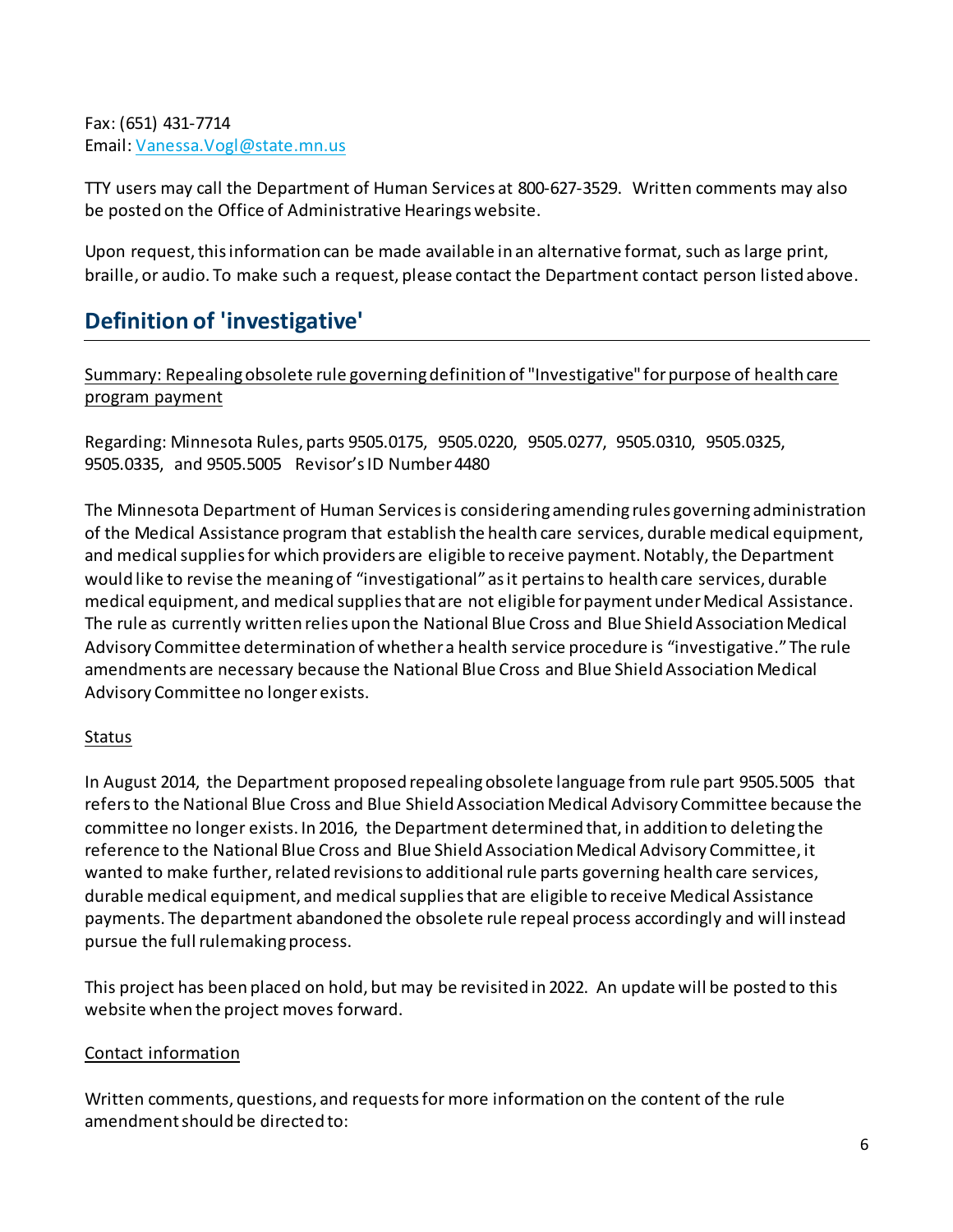Camille Miller Minnesota Department of Human Services PO Box 64984 St. Paul, Minnesota 55164-0984 Phone 651-431-4866 Fax 651-431-7426 Emai[l Camille.Miller@state.mn.us](mailto:Camille.Miller@state.mn.us)

Written comments, questions, and requests for more information on the rulemaking process should be directed to:

Vanessa Vogl, Rulemaking Attorney Department of Human Services, Administrative Law Office PO Box 64254 St. Paul, MN 55164-0254 Phone 651-431-3168 Fax 651-431-7714 Email[: Vanessa.Vogl@state.mn.us](mailto:Vanessa.Vogl@state.mn.us)

#### OFFICIAL RULEMAKING RECORDS

The Minnesota Department of Human Services adopted two rules in 2021 and one on January 3, 2022. All of the recently adopted rules are reflected on the Department's public website at <https://mn.gov/dhs/partners-and-providers/policies-procedures/rulemaking/>.

The Department's recently adopted rules, with links to their official records and other important documents, are:

## **Legal Nonlicensed Child Care Providers – Good Cause**

#### Summary

The Minnesota Department of Human Services adopted rules governing legal nonlicensed child care providers using the good cause exempt process under Minnesota Statutes, section 14.388. The comment period for this good cause exempt rulemaking ended on June 23, 2021. The Department did not receive any comments. The Department filed all relevant documents with the Office of Administrative Hearings on June 28, 2021. Administrative Law Judge Ann O'Reilly reviewed and approved the rules in an Order on July 1, 2021. The Department published the rules in the State [Register on September 27, 2021.](https://mn.gov/admin/assets/SR46_13%20-%20Accessible_tcm36-500455.pdf) The rules were adopted and went into effect upon publication. Under Minnesota Statutes, section 14.888, subdivision 1, clause (2), the specific good cause exempt process governing these rules, the rules are effective for two years. The language of the good cause exempt rules as approved and adopted are included in the more extensive rule amendment to Chapter 3400, which the Department anticipates finalizing in 2022. At that time the language will become effective permanently.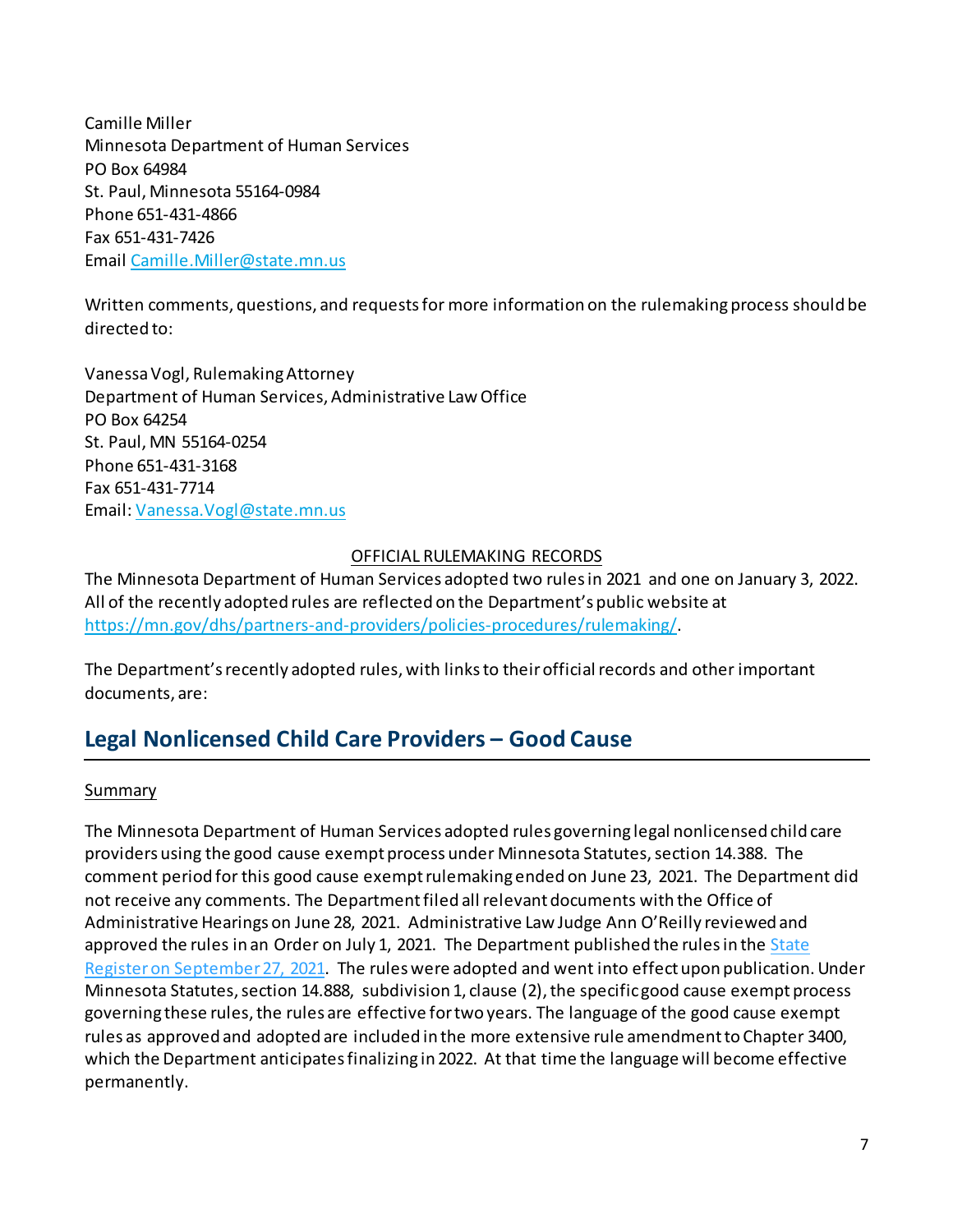#### Supporting documents

[Legal Nonlicensed Child Care Provider Final Rules \(PDF\)](https://mn.gov/dhs/assets/rd-4702-final_tcm1053-514632.pdf) [Order Adopting Rules: signed by Chief General Counsel Amy Akbay on July 26, 2021 \(PDF\)](https://mn.gov/dhs/assets/lnl-order_tcm1053-514624.pdf) [Legal Nonlicensed Child Care Provider Official Record \(PDF\)](https://mn.gov/dhs/assets/oah-lnl-rules-official-record_tcm1053-514626.pdf)

## **Dialectical Behavior Therapy – Good Cause**

#### Summary

The Minnesota Department of Human Services adopted rules governing dialectical behavior therapy using the good cause exempt process under Minnesota Statutes, section 14.388. The comment period for this good cause exempt rulemaking ended on June 15, 2021. The Department did not receive any comments. The Department filed all relevant documents with the Office of Administrative Hearings on July 6-7, 2021. Administrative Law Judge Jessica Palmer-Denig reviewed and approved the rules in an Order on July 15, 2021. The Department published the rules in th[e State Register on August 16, 2021.](https://mn.gov/admin/assets/SR46_7%20-%20Accessible_tcm36-494103.pdf)  The rules were adopted and went into effect upon publication. Under Minnesota Statutes, section 14.388, subdivision 1, clause (3), the specific good cause exempt process governing these rules, the rules remain in effect permanently.

#### Supporting documents

[Dialectical Behavior Therapy Final Rules \(PDF\)](https://mn.gov/dhs/assets/rd-4673-final_tcm1053-514631.pdf) [Order Adopting Rules: signed by Chief General Counsel Amy Akbay on July 23, 2021 \(PDF\)](https://mn.gov/dhs/assets/dbt-order_tcm1053-514622.pdf)  [Dialectical Behavior Therapy Official Record \(PDF\)](https://mn.gov/dhs/assets/oah-dbt-rules-official-record_tcm1053-514625.pdf)

## **SIRS Random Sample Extrapolation in Monetary Recovery**

#### **Summary**

The Minnesota Department of Human Services adopted rules governing the use of random sample extrapolation in monetary recovery using the standard rulemaking process under Minnesota Statutes, Chapter 14. On Jan. 28, 2021, the Department held a hearing on the proposed rule changes. On March 26, 2021, Administrative Law Judge Jessica Palmer-Denig issued a report that disapproved the rules. ALJ Palmer-Denig found that the Department established it has the statutory authority to adopt the proposed rules; however, the Department did not establish that the proposed rules are needed and reasonable.On April 1, 2021, Chief Administrative Law Judge Jenny Starr concurred with the ALJ's findings.

Following the disapproval, the Department made revisions to the proposed rule amendments in response to the reasons for disapproval and suggested changes in ALJ Palmer-Denig's report. The Department submitted these revisions to Chief ALJ Starr on Aug. 9, 2021. [Chief ALJ Starr approved the](https://mn.gov/oah/assets/9029-35836-dhs-random-sample-extrapolation-monetary-recovery-rules-chalj-order-resubmit-approval_tcm19-495687.pdf)  [amended rules as revised on Aug. 17.](https://mn.gov/oah/assets/9029-35836-dhs-random-sample-extrapolation-monetary-recovery-rules-chalj-order-resubmit-approval_tcm19-495687.pdf) The Department published the final rules and Notice of Adoption in the [State Register on Jan. 3, 2022.](https://mn.gov/admin/assets/SR46_27%20-%20Accessible_tcm36-514354.pdf) The rules went into effect 5 days after publication.

#### Supporting documents